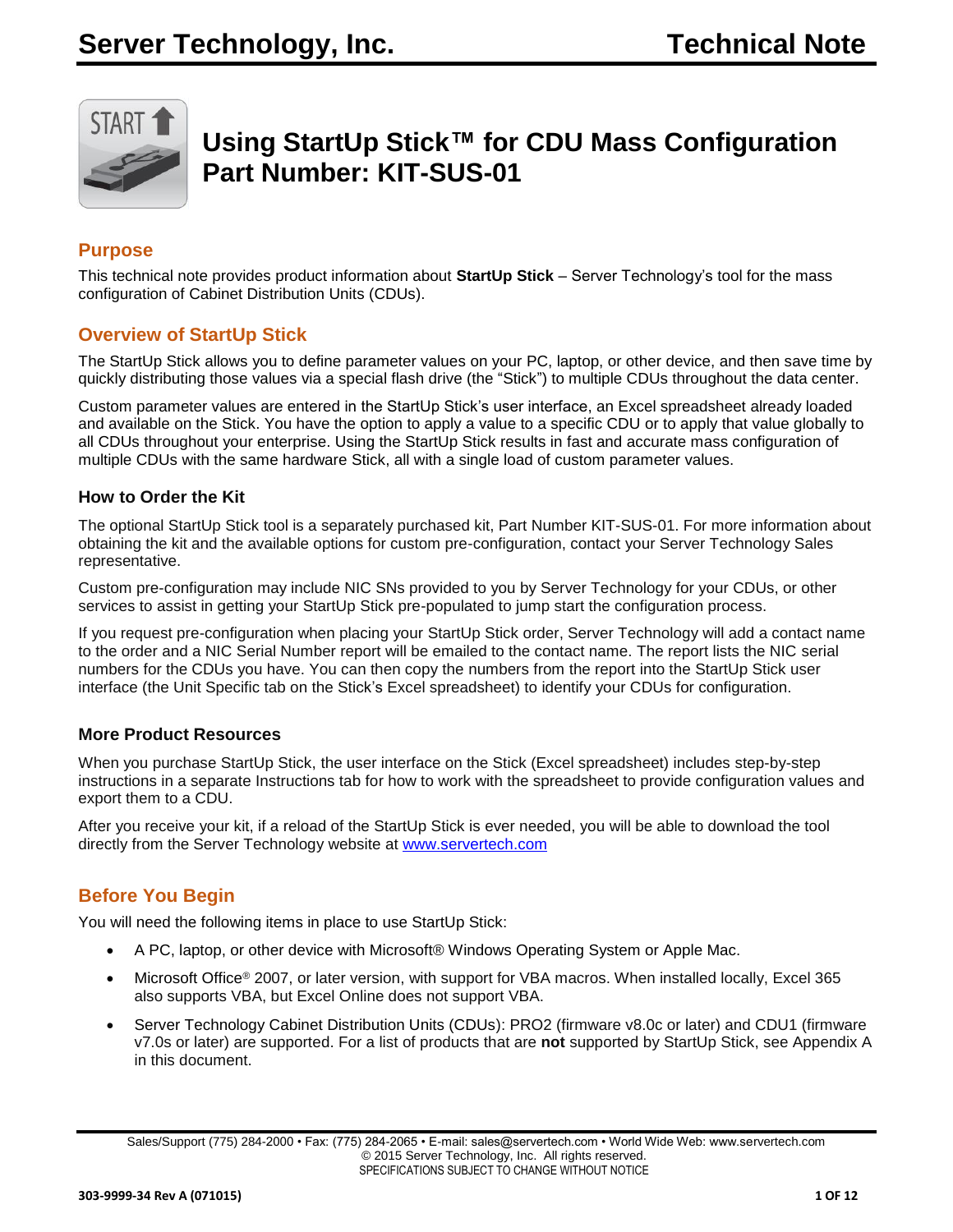# **About the Kit**

The following hardware and software components are supplied in your kit, Part Number KIT-SUS-01:

- StartUp Stick (contains user interface)
- 7-inch cable (to connect the Stick to the CDU)
- Label (A factory-placed label as reference for the Stick's LED indicator state)

#### **StartUp Stick**

The StartUp Stick is the hardware component in your kit designed as the configuration (transfer) module, a removable media flash drive with a supplied cable.

The "Stick" is powered by your host PC, laptop, or other device and supports connection and communication between the on-board user interface (via USB port) shown below in Figure 1, and the master CDU in your data center (via link port) with a supplied cable, shown in Figure 3.



#### **Figure 1. StartUp Stick, LED Indicator, and USB Connection**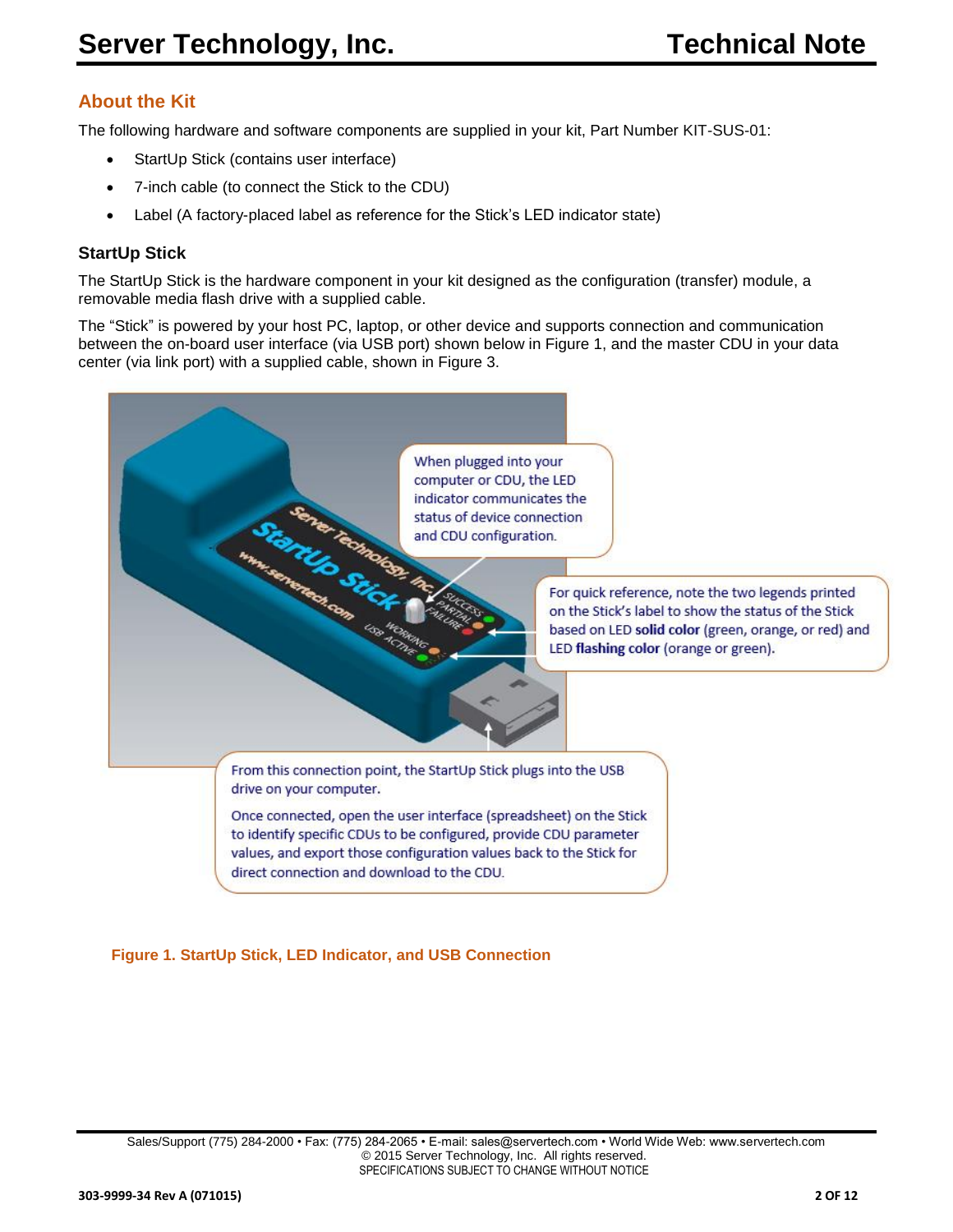When plugged into the USB port, the Stick provides a user interface (Excel spreadsheet). The custom configuration values entered in the spreadsheet are transferred automatically from your computer to the Stick, which then has the capability (via its cable) to deliver your configuration values to the master CDU over the CDU's link port.

When you load the Stick via USB into your PC or other device, the software application (a Microsoft ® Excel spreadsheet) opens with the following four tabs:

- **Instructions tab:** Provides instructions for the two user interface tabs (Configuration tab and Unit Specific tab) where you enter parameter values and identify CDUs to be configured.
- **Configuration tab:** Provides parameter fields and options necessary for setting CDU configuration values.
- **Unit Specific tab:** Allows the identification of PRO2/CDU1 products (by NIC SN) to be configured.
- **Imported Log tab:** Stores the Log file for reviewing configuration results with the option to clear the file.

|   | Select Export directory                       |                                                  |                                                                                  |
|---|-----------------------------------------------|--------------------------------------------------|----------------------------------------------------------------------------------|
|   |                                               |                                                  | <b>Types in 'Unit Specific' Sheet</b>                                            |
|   | <b>Export Settings</b>                        | Import Log.txt                                   | None                                                                             |
|   | Export Template File With Global Only Options |                                                  | NIC SN or Row # in 'Unit Specific' Sheet                                         |
|   | Clear Log.bt File On Export                   | Ask before making automatic CDU Specific changes |                                                                                  |
| ⊡ | <b>System Settings</b>                        |                                                  | Set to CDU specified by NIC SN or Row #                                          |
|   |                                               |                                                  |                                                                                  |
|   | Parameter                                     | Value                                            | Each parameter has a drop-down option (on the right) for how<br>٠<br>Global      |
|   | Current admn User Password                    | admn                                             | the configured value of that parameter will be applied to the<br>Global &        |
|   | New admn User Password                        | Apply No Change                                  | CDU: Global (to all CDUs), Per Unit (to the CDUs you named on<br>Global          |
|   | <b>System Location</b>                        | Apply No Change                                  |                                                                                  |
| ☑ | <b>Network Settings</b>                       |                                                  | the Unit Specific tab), or <b>Formula</b> (substitutes text in a field tag).     |
|   | Parameter                                     | Value                                            |                                                                                  |
|   | Network Mode                                  | $\blacktriangledown$<br>Apply No Change          | Global<br>$\overline{\phantom{a}}$                                               |
|   | <b>DHCP</b> Enabled                           | ▣                                                | $\overline{\phantom{a}}$<br>Global                                               |
|   | <b>DHCP Boot Delay Enabled</b>                | □                                                | ×<br>Global                                                                      |
|   | <b>DHCP Static Address Fallback Enabled</b>   | ▣                                                | ×<br>Global                                                                      |
|   | DHCP FQDN Enabled                             | π                                                | Global<br>٠                                                                      |
|   | <b>FODN Name</b>                              | Apply No Change                                  |                                                                                  |
|   |                                               | Apply No Change                                  | Depending on the parameter, you configure its value by accepting the displayed   |
|   | Each parameter for configuration is listed    | Apply No Change                                  | default ("Apply No Change" for text fields), typing a new text string, selecting |
|   | in the first column under headings like       | Apply No Change                                  | an option from a drop-down menu, or by checking/clearing a checkbox.             |
|   | System Settings, Network Settings, etc.       | Apply No Change                                  |                                                                                  |
|   |                                               | Apply No Change                                  | Global<br>$\overline{\phantom{a}}$                                               |
|   | <b>Static IPv4 Gateway</b>                    | Apply No Change                                  | $\overline{\phantom{a}}$<br>Global                                               |
|   | Instructions<br>Configuration                 | $\circledast$<br>Unit Specific<br>Imported Log   |                                                                                  |
|   |                                               |                                                  |                                                                                  |

**Figure 2. StartUp Stick User Interface (Excel Spreadsheet)**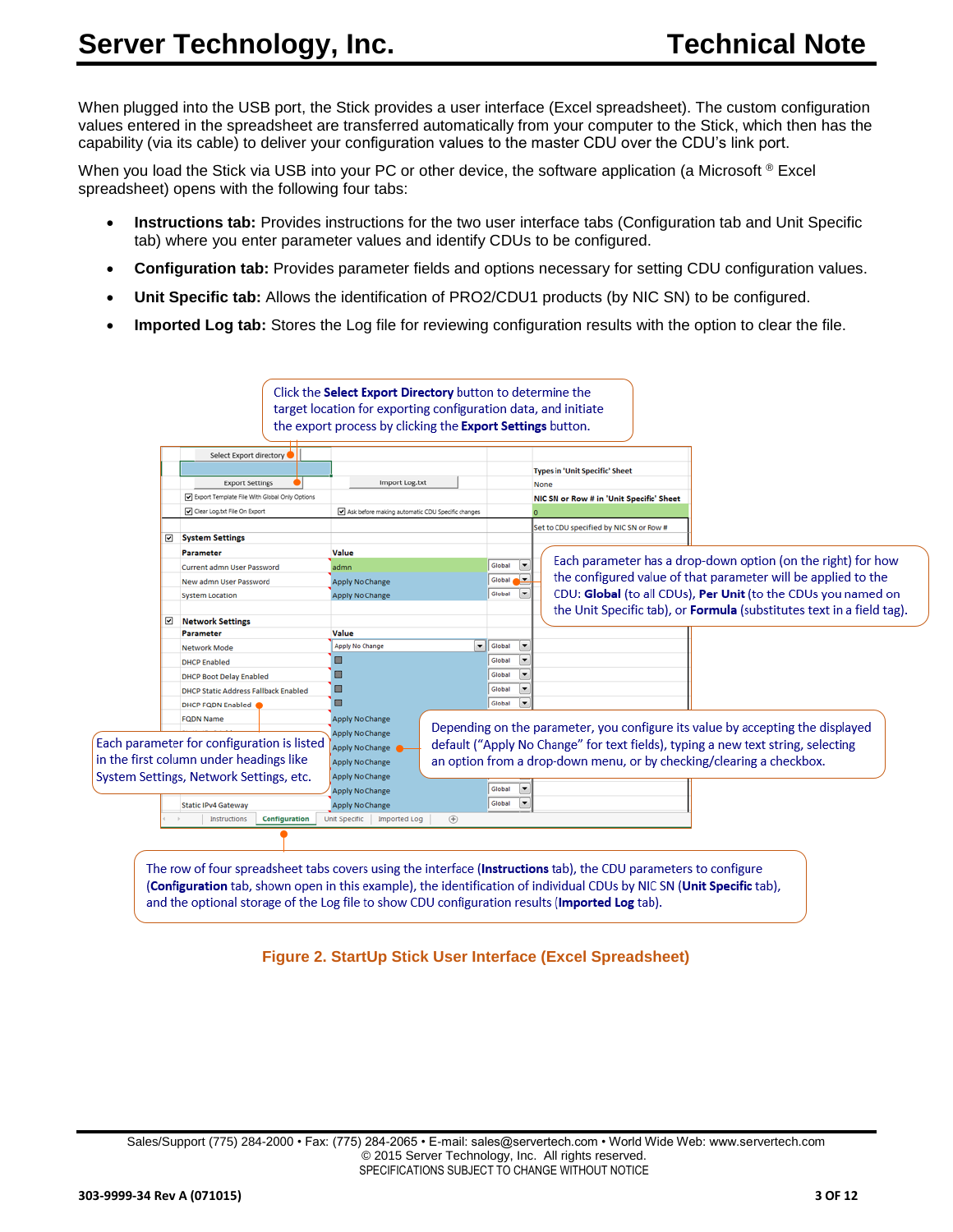#### **The Cable for CDU Connection**

Your CDU is configured by parameter values downloaded from the StartUp Stick using a cable connection, as illustrated below. A cable is provided in your StartUp Stick kit.



 **Figure 3. StartUp Stick Cable for CDU Connection**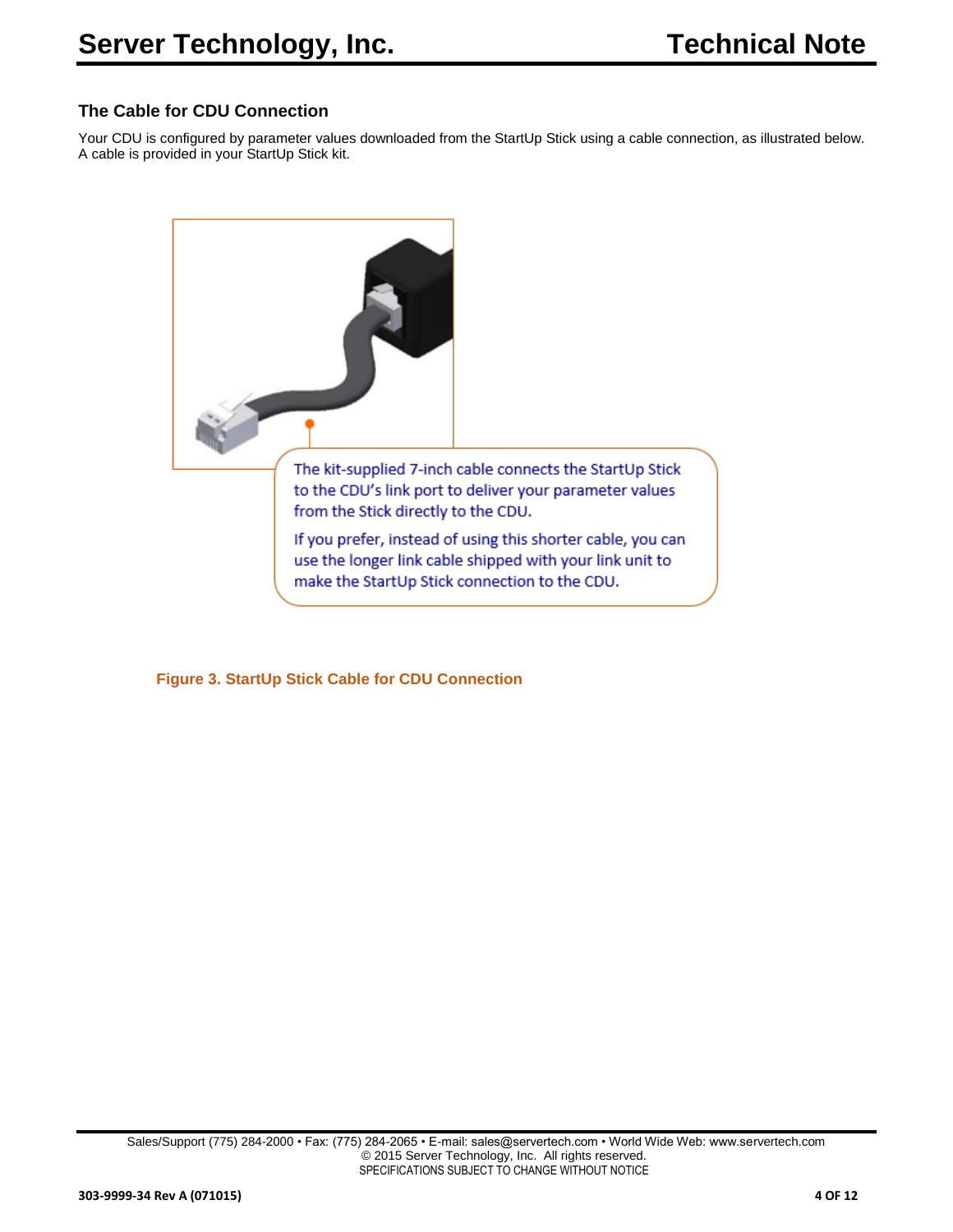## **The LED Indicator**

The factory-placed label on the StartUp Stick gives you a quick reference to the Stick's LED indicator states. The color and state communicate the status of the configuration process and the final data upload to the CDU:



#### **Table 1. LED Indicator Status**

The following table describes the status of the LED indicator colors and states in more detail:

| <b>Status</b>                                                                                                                                         | <b>LED Color</b> | <b>LED State</b> |
|-------------------------------------------------------------------------------------------------------------------------------------------------------|------------------|------------------|
| Firmware or hardware does not support StartUp Stick                                                                                                   | n/a              | off              |
| Configuration file processed successfully                                                                                                             | green            | on solid         |
| Configuration file processed successfully with one or more unrecognized<br>configuration parameters                                                   | orange           | on solid         |
| Failed processing configuration file (communication error/no configuration file<br>available/failed or missing authentication/bad configuration file) | red              | on solid         |
| Configuration file upload in progress                                                                                                                 | orange           | blinking         |
| USB drive active                                                                                                                                      | green            | blinking         |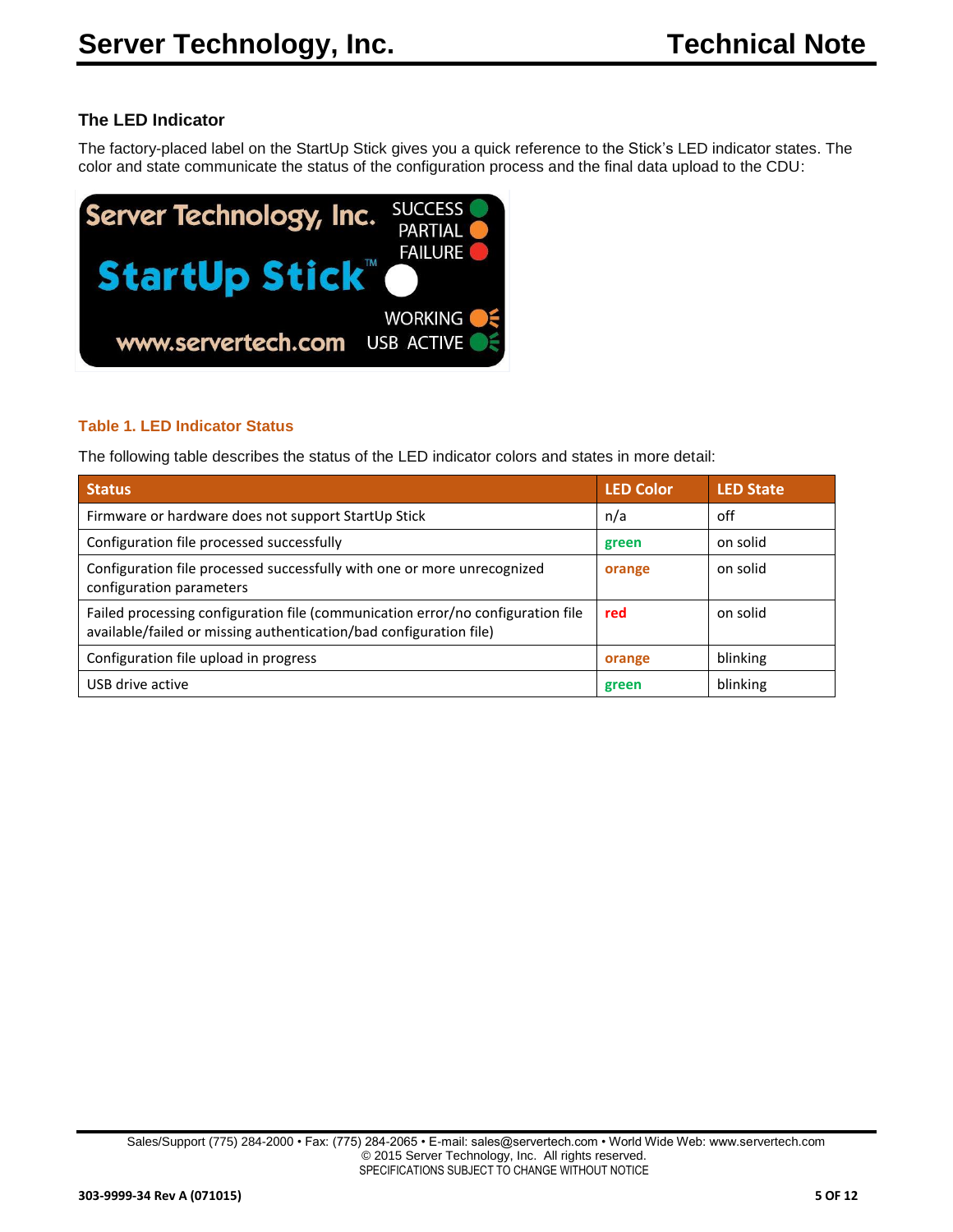# **How the Configuration Process Works**

This section is a quick overview about how the StartUp Stick mass configuration process works. Each step listed below is explained in more detail in the Instructions tab of the user interface (Excel spreadsheet).

*On your PC, laptop, or other device running Microsoft® Excel, version 2007 or later:*

- **1.** Insert the StartUp Stick into the USB port of your computer. Navigate to the USB directory and open **startupstick.xlsm**. The StartUp Stick user interface opens with four tabs: Instructions, Configuration, Unit Specific, and Imported Log.
- **2.** Select the Unit Specific tab and provide the NIC serial numbers (SNs) for the CDUs you want to configure in column A.
- **3.** Select the Configuration tab and set the desired values for the CDU operational parameters displayed.
- **4.** If any values are Per Unit, select the Unit Specific tab and configure Per Unit settings.
- **5.** On the Configuration tab, click the **Select Export Directory** button to select the StartUp Stick USB directory that will contain files of your entered configuration values.
- **6.** On the Configuration tab, click the **Export Settings** button to write your configuration values to the export directory files and populate the StartUp Stick with the same values.
- **7.** Save your changes in the spreadsheet, close Excel, and remove the StartUp Stick from your computer.

*On the CDU you want to configure in the data center (with power applied):*

- **8.** Using the cable supplied with the StartUp Stick, connect the stick to the link port of the master CDU. Within seconds, configuration values are automatically delivered from the stick to the CDU. Green and red LED indicator lights on the Stick show configuration progress: Green=Success, Red=Failure, Orange=Partial Success.
- **9.** Repeat Step 8 for each CDU you want to configure.
- **10.** After the configuration, return the StartUp Stick to your computer and select the Imported Log tab to view the results of the configuration (if the Log file was optionally imported and not cleared).

Your CDUs are now mass-configured with all your custom-set operating parameters.



 **Note:** Configuration data exported from the spreadsheet to the StartUp Stick is not secure on the StartUp Stick.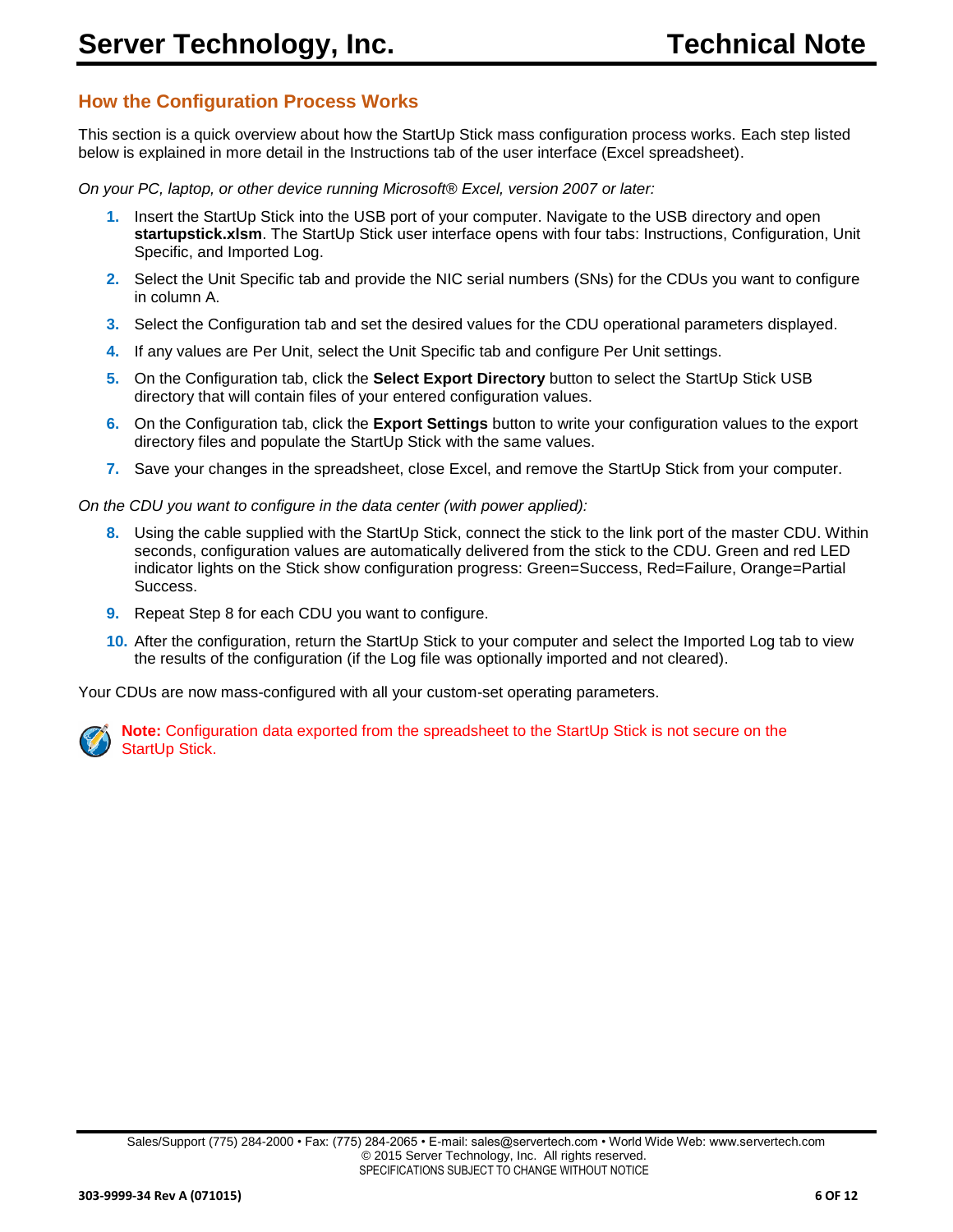# **The Log File**

The Log file, **log.txt,** records the status of exported parameter values from the user interface to the Stick and then from the Stick to the CDU.

When parameter values are exported to the Stick, the successful export is written to the Log file as:

StartUp Stick Export Complete 7/24/2015 9:00:51 AM

For each CDU configuration attempted, one log entry will be generated that includes the NIC SN of the CDU, the success or failure status, and a brief description. This example shows a successful configuration:

NICSN# 8207670 SUCCESS: file processed

The CDU also communicates error conditions to the Stick and the errors are written to the Log file. If an error or an unknown item are detected during configuration on the CDU, the Stick's line number in the user interface and the current protocol version are included in the log entry to assist with diagnostics. For example:

NICSN# 8207670 FAILURE: invalid value (line 4, v1.00)

In addition, two options for the Log file are provided in the spreadsheet Configuration tab to:

- Clear the Log file on export of all CDU configuration entries.
- Save the Log file to the Imported Log tab for viewing CDU configuration results with a date/time stamp.

#### **When the CDU Restarts**

Any required restart of the CDU during the configuration process will be delayed until the entire process has completed, and the restart will then be initiated by the CDU's firmware. The restart will not affect power status at the outlets.

Depending on the configuration change, the CDU may or may not restart. Even if the CDU restarts and the LED indicator is a solid green (indicating successful configuration), you can remove the stick from the CDU.

#### **User "admn" Accounts and Passwords**

In addition to configuration files, the Export directory you created also has the **auth.ini** file, which contains the current user name and password (displayed in clear text) that the StartUp Stick uses for authentication with the CDU.

The password is managed by the following two fields on the Configuration tab:

- **Current admn User Password:** (Required.) This field is the password for the current local admn user. The local **admn** user must exist and be validated with this admn password in order to apply any other changes. This admn password must match the CDU's admn password for successful configuration of the CDU.
- **New admn User Password:** This field sets the local admn user password and becomes the Current admn User Password described directly above.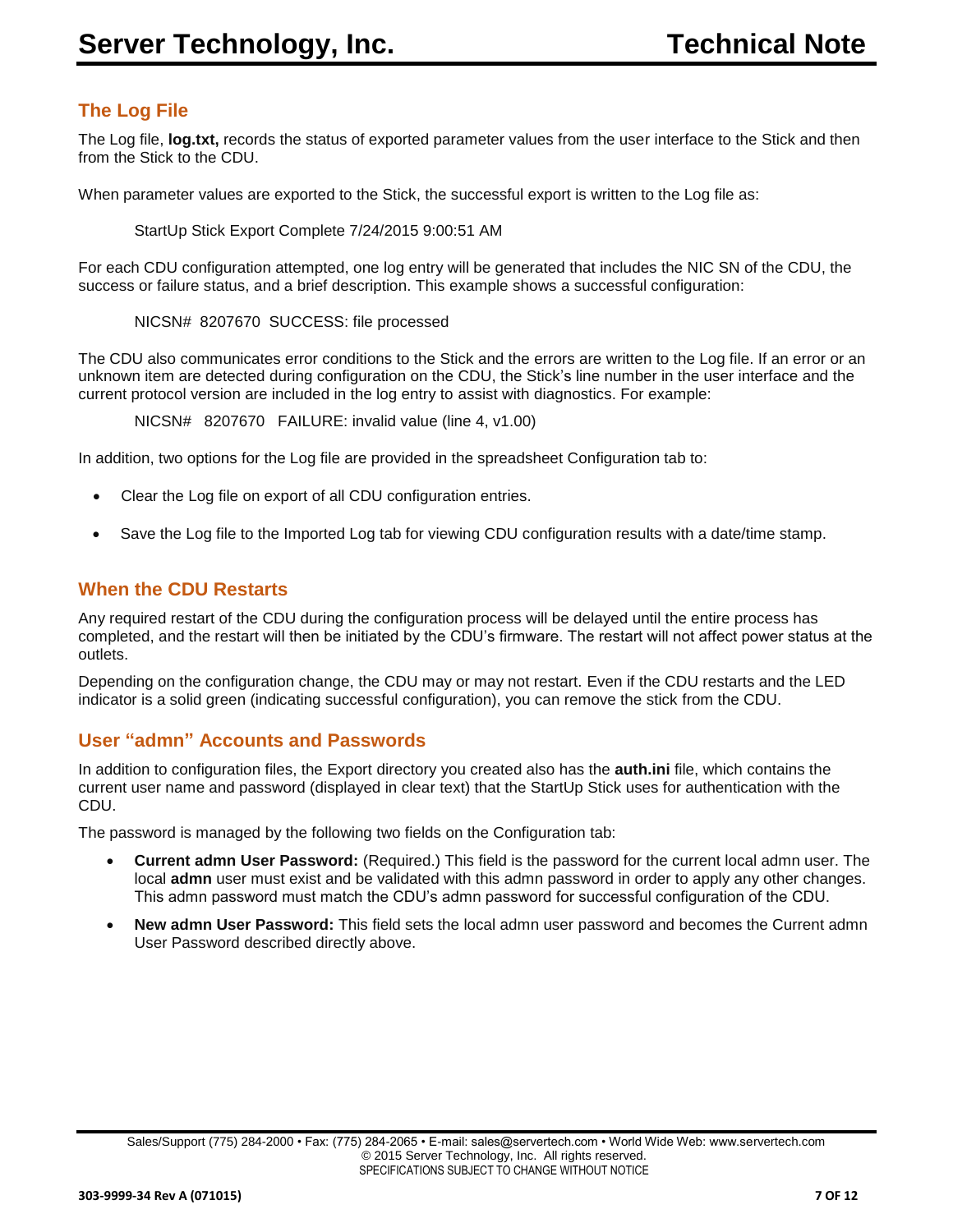## **Appendix A: CDU Models Not Supported**

The following tables list the Server Technology CDU product models that StartUp Stick does not support.

For more information about using StartUp Stick with your current CDU products (both PRO2 and CDU1), contact your Server Technology sales representative.

| <b>CDU Models Not Supported</b> |                 |                   |  |  |
|---------------------------------|-----------------|-------------------|--|--|
| $CW-2H1-C20$                    | CS-12HDDD454A3  | CS-24VD1454-006   |  |  |
| CW-2H2-C20                      | CS-12HDDE454A3  | CS-24VDV454-006   |  |  |
|                                 | CS-12HDYL454A3  | CS-24VDX454-006   |  |  |
| CS-2HD4J131Z1                   | CS-12HDYM454A3  | CS-24VYY454-006   |  |  |
| CS-2HD4K131Z1                   |                 |                   |  |  |
| CS-2HD4U131Z1                   | CS-18VD1413A2   | CS-54VDV413C6-017 |  |  |
| CS-2HD5Z131Z1                   | CS-18VDV413A2   | CS-54VDV413C6-017 |  |  |
|                                 | CS-18VDX813A2   | CS-54VDV413C6-017 |  |  |
| CS-2HDDV131Z1                   | CS-18VYY813A2   | CS-54VDV413C6-017 |  |  |
| CS-2HDDV131Z1-011               |                 | CS-54VDW413C6-017 |  |  |
| CS-2HDDV121Z1-014               | BDL-CXG36VDX-01 | CS-54VDW413C6-017 |  |  |
| CS-2HDDX131Z1                   | BDL-CXG36VDV-01 | CS-54VDX413C6-017 |  |  |
|                                 | BDL-CXG36VYY-01 | CS-54VYY413C6-017 |  |  |
|                                 |                 |                   |  |  |
|                                 |                 | CSM-2HD3-01       |  |  |
|                                 |                 |                   |  |  |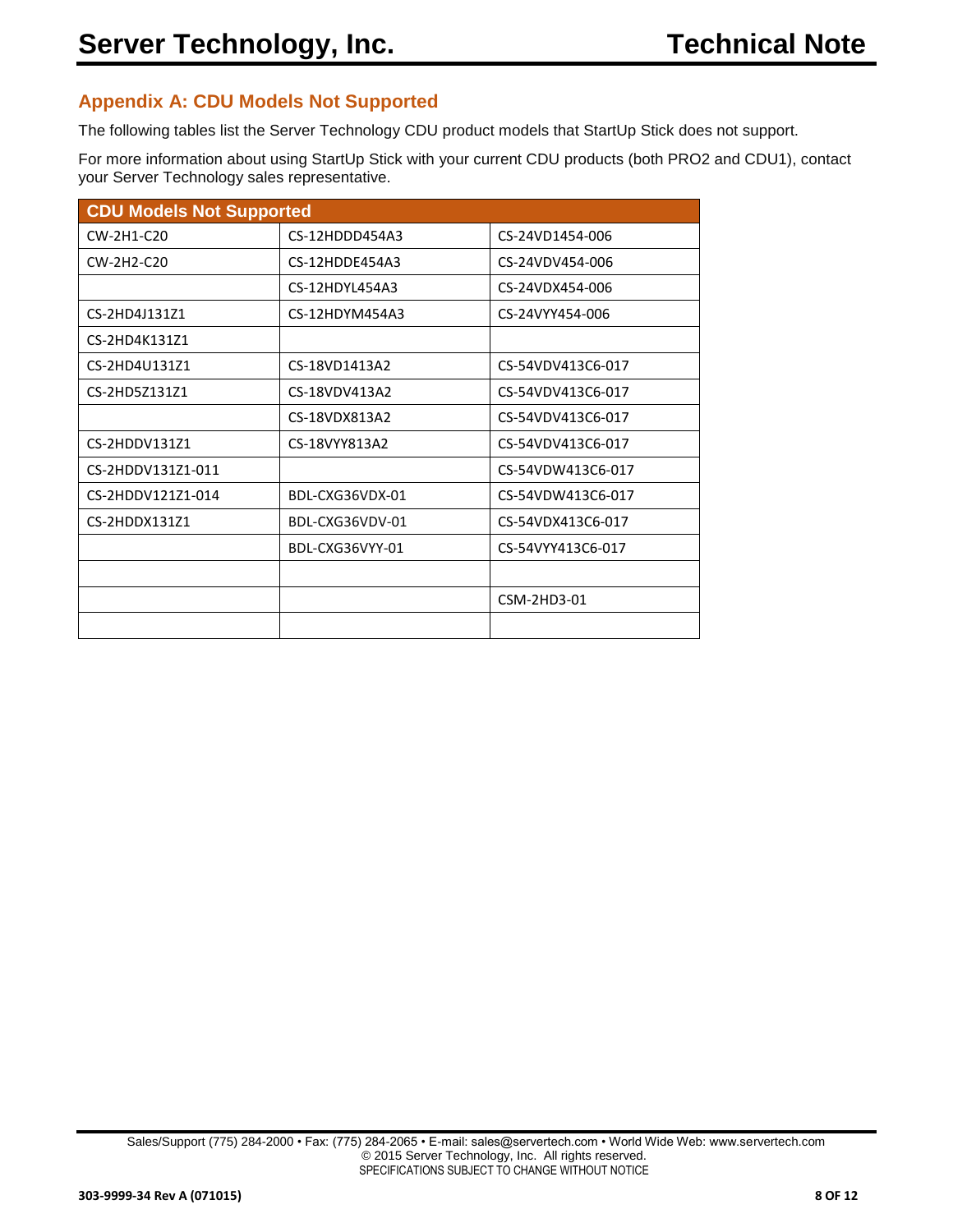## **Appendix B: CDU Configuration Parameters**

StartUp Stick allows the mass configuration of several major categories of CDU parameters listed in the following tables for reference.

The values for these CDU parameters can be set in the Configuration tab of the StartUp Stick user interface (Excel spreadsheet) when downloaded from the Stick to your PC, laptop, or other device.

Each parameter you can edit in the Configuration tab has its own field-level popup to provide the parameter's description, data type, format, valid values, and other data entry details needed for accurate configuration.

| <b>Network Settings</b>              |
|--------------------------------------|
| <b>Parameters</b>                    |
| Network Mode                         |
| <b>DHCP Enabled</b>                  |
| <b>DHCP Boot Delay Enabled</b>       |
| DHCP Static Address Fallback Enabled |
| DHCP FQDN Enabled                    |
| <b>FQDN Name</b>                     |
| <b>Static IPv6 Address</b>           |
| <b>Static IPv6 Prefix</b>            |
| Static IPv6 Gateway                  |
| <b>Static IPv4 Address</b>           |
| <b>Static IPv4 Subnet Mask</b>       |
| Static IPv4 Gateway                  |
| <b>Static Primary DNS Server</b>     |
| <b>Static Secondary DNS Server</b>   |

| Telnet/SSH Settings              |
|----------------------------------|
| <b>Parameters</b>                |
| <b>Telnet Enabled</b>            |
| <b>Telnet Port</b>               |
| <b>SSH Enabled</b>               |
| <b>SSH Port</b>                  |
| <b>SSH Authentication Method</b> |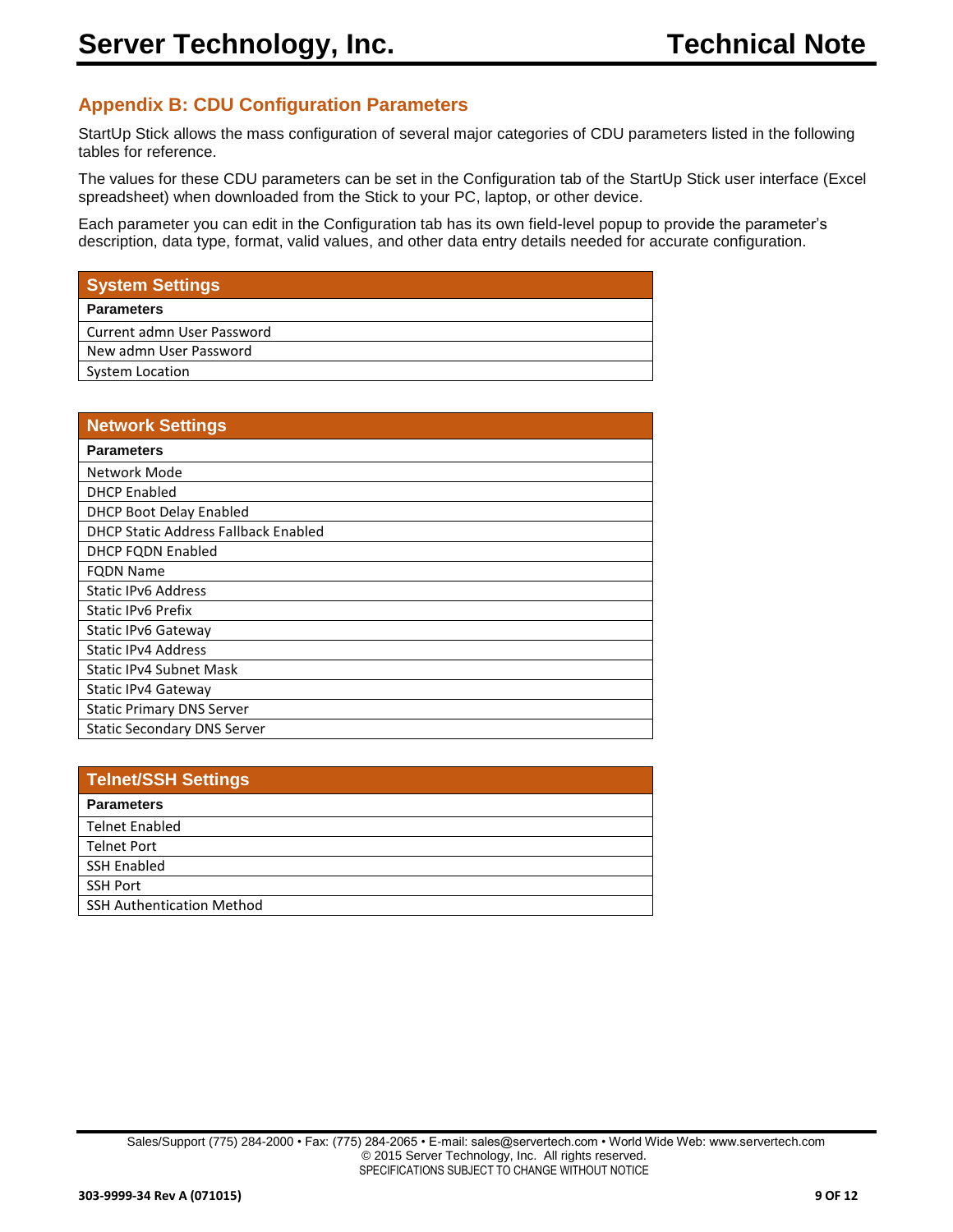*CDU Configuration Parameters, continued…*

| <b>HTTP/SSL Settings</b> |
|--------------------------|
| <b>Parameters</b>        |
| <b>HTTP Enabled</b>      |
| <b>HTTP Port</b>         |
| HTTP (SSL) Enabled       |
| HTTPS (SSL) Port         |
|                          |

## **FTP Settings**

| <b>Parameters</b>              |
|--------------------------------|
| <b>FTP Server Enabled</b>      |
| FTP Client Auto Update Enabled |
| FTP Client Update Host         |
| FTP Client Update User Name    |
| FTP Client Update Password     |
| FTP Client Update Directory    |
| FTP Client Update File Name    |
| FTP Client Update Day          |
| FTP Client Update Hour         |

| <b>SMTP Settings</b>                       |
|--------------------------------------------|
| <b>Parameters</b>                          |
| <b>SMTP Notifications Enabled</b>          |
| <b>SMTP Host</b>                           |
| <b>SMTP Host Port</b>                      |
| <b>SMTP From Address</b>                   |
| <b>SMTP Primary To Address</b>             |
| <b>SMTP Secondary To Address</b>           |
| <b>SMTP Event Messages Enabled</b>         |
| <b>SMTP Authorization Messages Enabled</b> |
| <b>SMTP Configuration Messages Enabled</b> |
| <b>SMTP Power Messages Enabled</b>         |
| <b>SMTP Authentication Type</b>            |
| <b>SMTP Authenticate With</b>              |
| <b>SMTP Host Authentication User Name</b>  |
| <b>SMTP Host Authentication Password</b>   |
| <b>SMTP Subject Used</b>                   |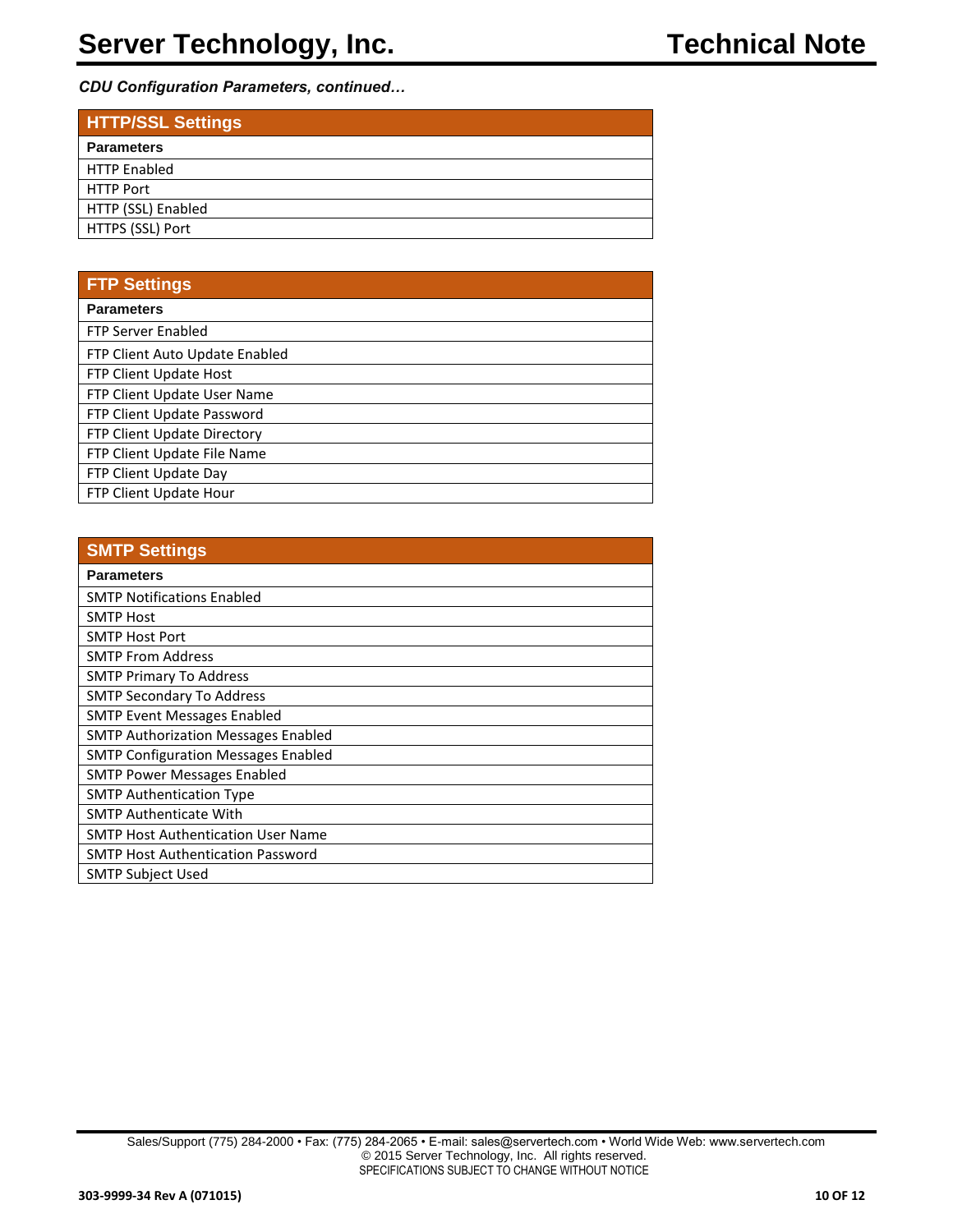#### *CDU Configuration Parameters, continued…*

| <b>SNMP Settings</b>                         |
|----------------------------------------------|
| <b>Parameters</b>                            |
| SNMP V1/V2 Enabled                           |
| <b>SNMP V2 Get Community</b>                 |
| <b>SNMP V2 Set Community</b>                 |
| <b>SNMP V2 Trap Community</b>                |
| SNMP V3 Enabled                              |
| SNMP V3 RW User Authentication Method        |
| SNMP V3 RW User Name                         |
| SNMP V3 RW User Authentication Password      |
| SNMP V3 RW User Privacy Password             |
| SNMP V3 RO User Authentication Method        |
| SNMP V3 RO User Name                         |
| SNMP V3 RO User Authentication Password      |
| SNMP V3 RO User Privacy Password             |
| <b>SNMP V3 Trap User Name</b>                |
| <b>SNMP Trap Format</b>                      |
| <b>SNMP Trap Destination Primary Host</b>    |
| <b>SNMP Trap Destination Secondary Host</b>  |
| <b>SNMP Trap IP Restrictions</b>             |
| <b>SNMP Trap Error Repeat Time (seconds)</b> |
| <b>SNMP System Name</b>                      |
| <b>SNMP System Contact</b>                   |

| <b>SNTP/DST Settings</b>   |
|----------------------------|
| <b>Parameters</b>          |
| <b>SNTP Primary Host</b>   |
| <b>SNTP Secondary Host</b> |
| Local GMT Offset           |
| <b>DST Enabled</b>         |
| <b>DST Start TZ</b>        |
| <b>DST End TZ</b>          |

| Syslog Settings       |
|-----------------------|
| <b>Parameters</b>     |
| SysLog Primary Host   |
| SysLog Secondary Host |
| SysLog Port           |